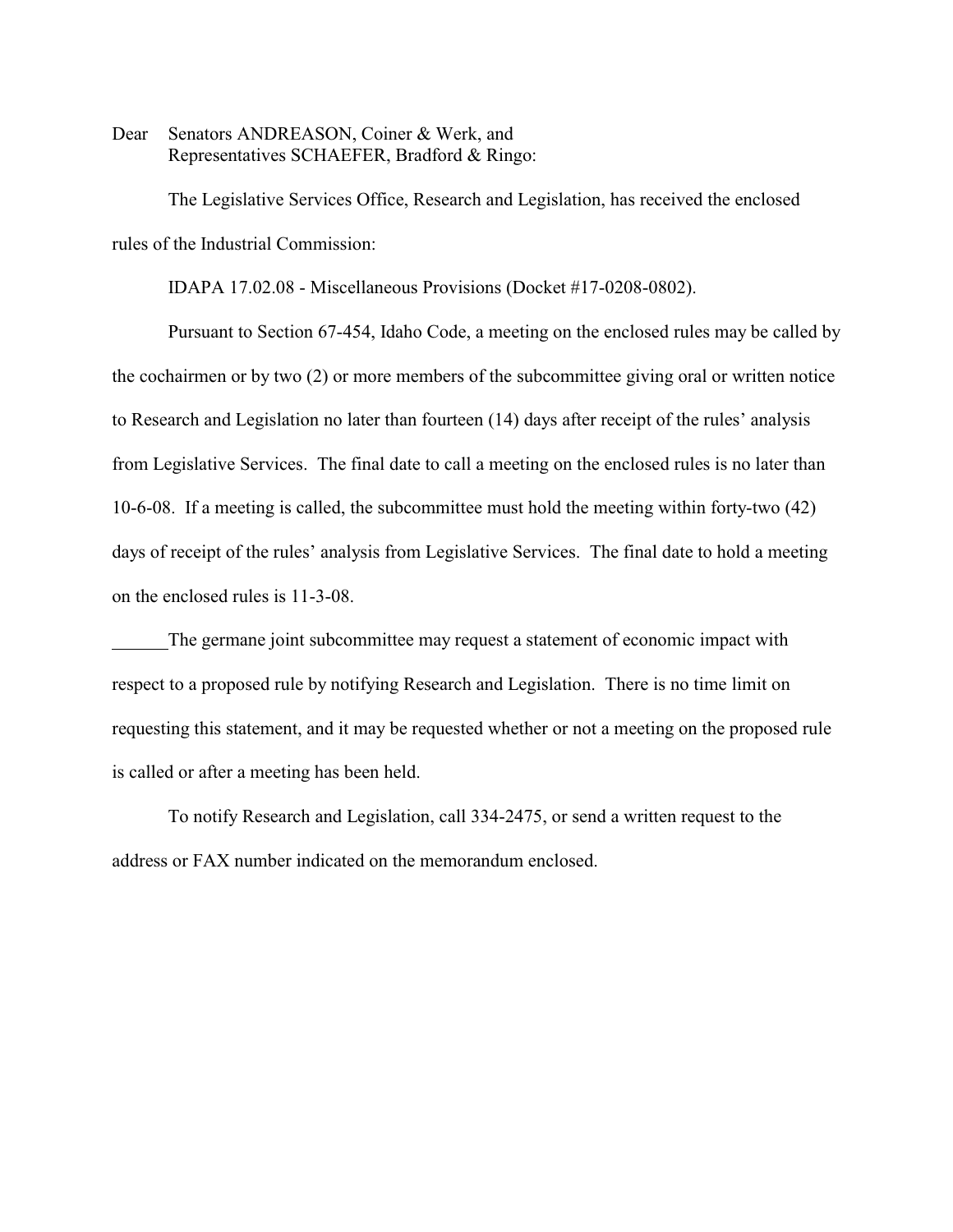# **MEMORANDUM**

| TO:      | Rules Review Subcommittee of the Senate Commerce & Human Resources<br>Committee and the House Commerce & Human Resources Committee |
|----------|------------------------------------------------------------------------------------------------------------------------------------|
| FROM:    | Katharine Gerrity, Principal Legislative Research Analyst                                                                          |
| DATE:    | September 17, 2008                                                                                                                 |
| SUBJECT: | <b>Industrial Commission</b>                                                                                                       |

# **IDAPA 17.02.08 - Miscellaneous Provisions (Docket #17-0208-0802)**

The Industrial Commission submits notice of proposed rule at IDAPA 17.02.08 - Miscellaneous Provisions. According to the Commission, changes are mandated by Section 72-803, Idaho Code, requiring an adjustment each fiscal year by the amount determined by the Director of Health and Welfare in accordance with the procedures set out in Section 56-136, Idaho Code. The Commission notes that the change will adjust the conversion factors paid to medical providers by the inflation factor percentage determined by the Director of Health and Welfare for Medicaid covered services. In addition, the Commission notes that the changes will clarify that the rules are applicable to all entities providing services to injured workers and will amend the definition of medical "provider" to include any person or entity acting on behalf of a provider with respect to medical charges payable under the rule. Finally, the Commission states that the rule will provide a medical fee schedule for hospitals providing medical services to injured Idaho workers similar to that established for physicians. Negotiated rulemaking was not conducted.

We contacted the Commission for some additional information relating to the new medical fee schedule standards being established for hospitals in Section 031.02.g. According to the Commission, these charges are currently based on a percentage of charge and are set forth in Section 031.02.a.

We have no other comments regarding this rule as the result of our review. The action appears to be authorized pursuant to Sections 72-508 and 72-803, Idaho Code.

cc: Industrial Commission Patti Jarossy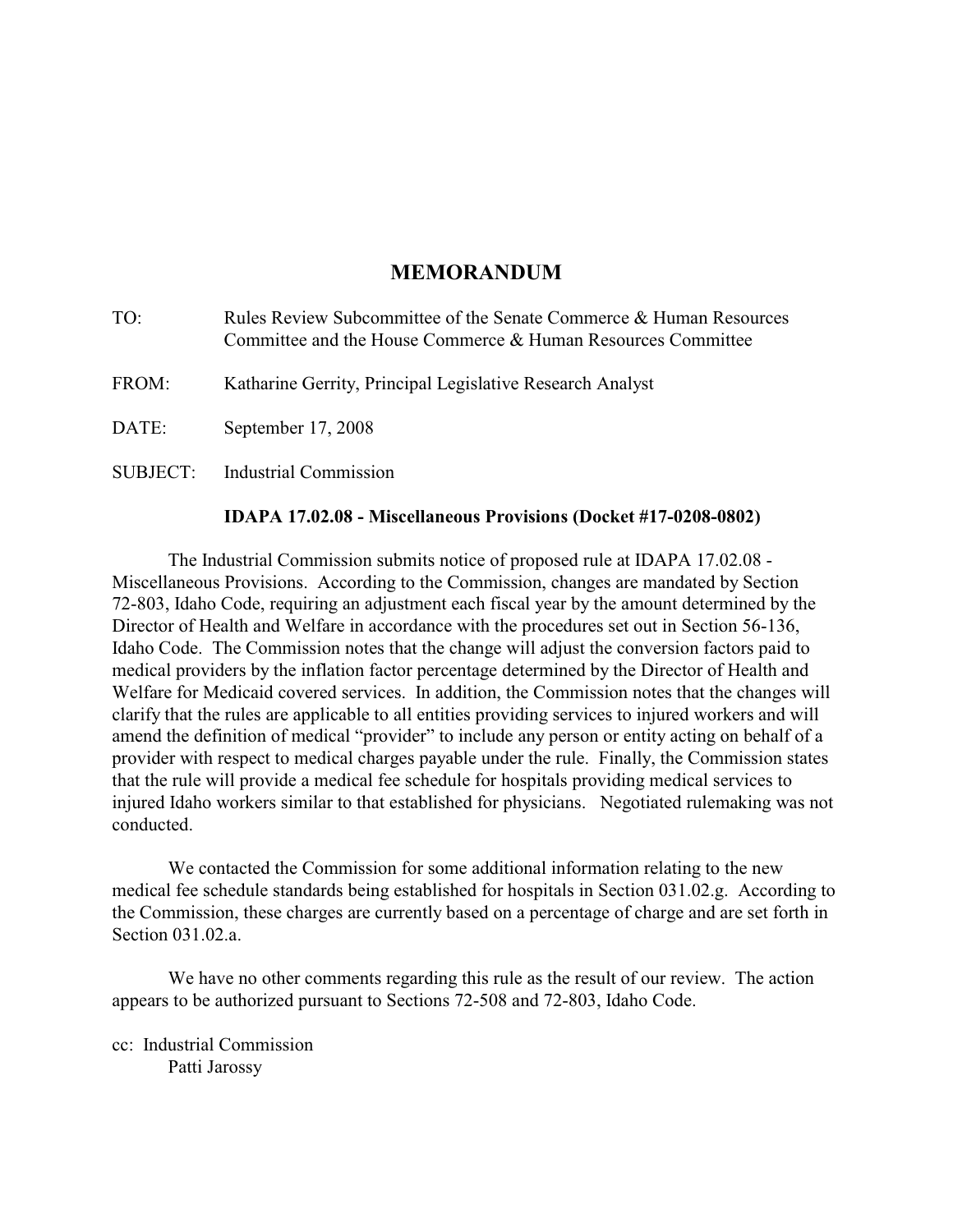# **IDAPA 17 - INDUSTRIAL COMMISSION**

# **17.02.08 - MISCELLANEOUS PROVISIONS**

## **DOCKET NO. 17-0208-0802**

# **NOTICE OF RULEMAKING - PROPOSED RULE**

**AUTHORITY:** In compliance with Section 67-5221(1), Idaho Code, notice is hereby given that this agency has initiated proposed rulemaking procedures. The action is authorized pursuant to Section(s)  $72-508$ ,  $72-720$ ,  $72-721$ , 72-722, AND 72-723, Idaho Code, and Section 72-803 of the Idaho Code.

**PUBLIC HEARING SCHEDULE:** Public hearing(s) concerning this rulemaking will be held as follows:

| <b>OCTOBER 15, 2008</b>        | <b>OCTOBER 28, 2008</b>      | <b>OCTOBER 29, 2008</b>    |
|--------------------------------|------------------------------|----------------------------|
| 3:00 P.M. TO 5:30 P.M.         | 3:00 P.M. TO 5:30 P.M.       | 3:00 P.M. TO 5:30 P.M.     |
| Best Western Coeur d'Alene Inn | <b>Industrial Commission</b> | <b>Holiday Inn Express</b> |
| 506 W. Appleway Ave.           | 700 S. Clearwater Lane       | 2270 Channing Way          |
| Coeur d'Alene, ID              | <b>Boise, ID</b>             | <b>Idaho Falls, ID</b>     |

The hearing site(s) will be accessible to persons with disabilities. Requests for accommodation must be made not later than five  $(5)$  days prior to the hearing, to the agency address below.

**DESCRIPTIVE SUMMARY:** The following is a nontechnical explanation of the substance and purpose of the proposed rulemaking:

- 1. Mandated by Section 72-803, Idaho Code, requiring an adjustment each fiscal year by the amount determined by the Director of Health and Welfare in accordance with the procedure set out in Section 56- 136, Idaho Code. Adjusts the conversion factors paid to medical providers by the inflation factor percentage determined by the Director of Health and Welfare for Medicaid covered services.
- 2. To clarify that these rules are applicable to all entities providing services to injured workers even as agents. Changes the definition of a medical "provider" to include any person or entity acting on behalf of a provider with respect to medical charges payable under this rule.
- 3. To provide a medical fee schedule for hospitals providing medical services to injured Idaho workers similar to that established for physicians.

**FEE SUMMARY:** The following is a specific description of the fee or charge imposed or increased: N/A

**FISCAL IMPACT:** The following is a specific description, if applicable, of any negative fiscal impact on the state general fund greater than ten thousand dollars (\$10,000) during the fiscal year as a result of this rulemaking: There is no fiscal impact with the proposed changes.

**NEGOTIATED RULEMAKING:** In compliance with IDAPA 04.11.01.811, negotiated rulemaking was not conducted because it was determined that broader input would be obtained through formal rulemaking and public hearings or the changes were mandated by statute.

**ASSISTANCE ON TECHNICAL QUESTIONS, SUBMISSION OF WRITTEN COMMENTS:** For assistance on technical questions concerning the proposed rule, contact Patti Jarossy at (208)334-6084.

Anyone may submit written comments regarding this proposed rulemaking. All written comments must be directed to the undersigned and must be delivered on or before October 31, 2008.

DATED this 19th day of August, 2008.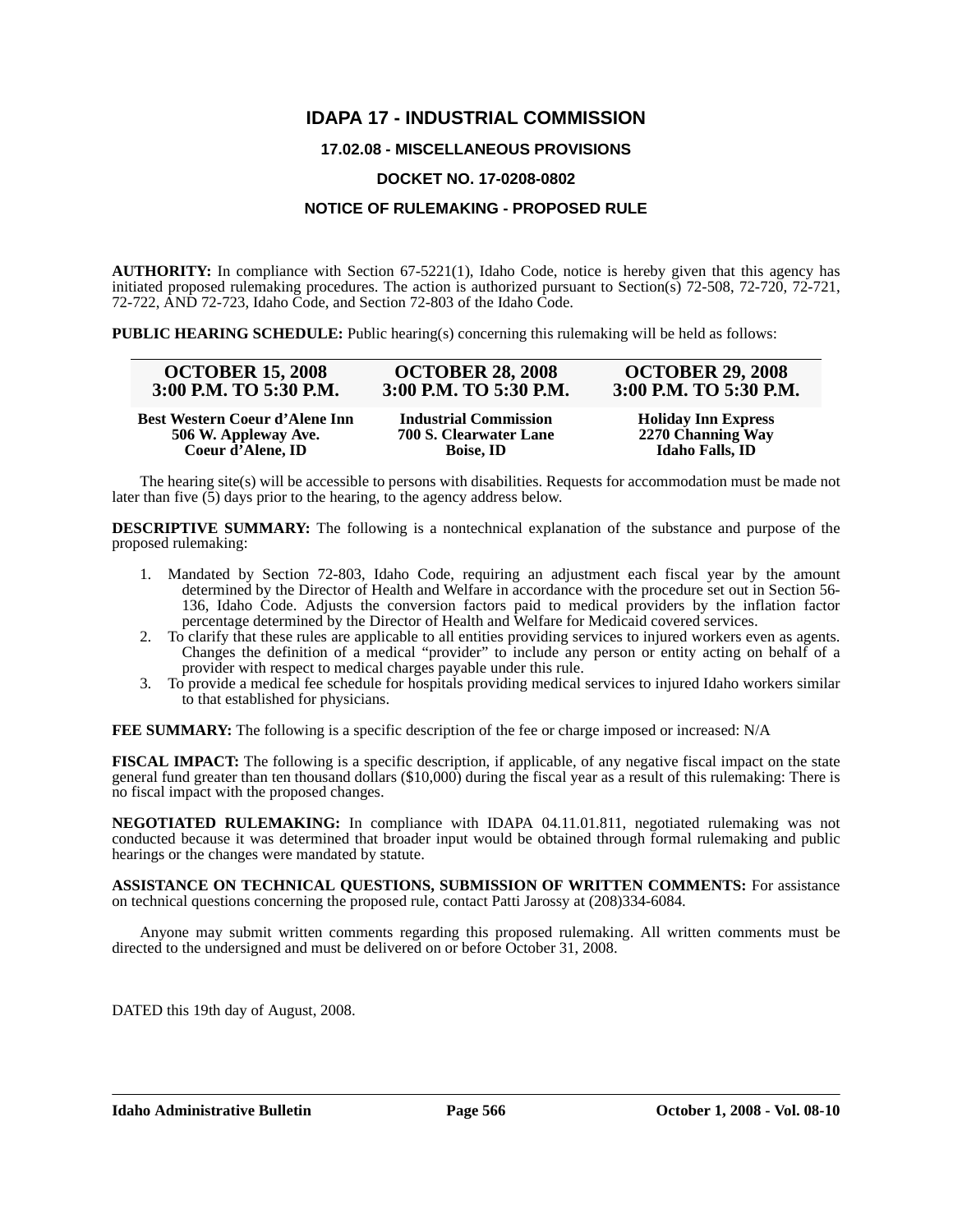Mindy Montgomery, Director Idaho Industrial Commission 700 S. Clearwater Lane, P.O. Box 83720 Boise, ID 83720-0041 Phone: 208-334-6000; Fax: 208-334-5145

# **THE FOLLOWING IS THE TEXT OF DOCKET NO. 17-0208-0802**

#### **031. ACCEPTABLE CHARGES FOR MEDICAL SERVICES UNDER THE IDAHO WORKERS' COMPENSATION LAW.**

Pursuant to Section 72-508 and Section 72-803, Idaho Code, the Industrial Commission (hereinafter "the Commission") hereby adopts the following rule for determining acceptable charges for medical services provided under the Idaho Workers' Compensation Law: (3-12-07)

**01. Definitions**. Words and terms used in this rule are defined in the subsections which follow.

(6-1-92)

**a.** "Acceptable charge" means the lower of the charge for medical services calculated in accordance with this rule or as billed by the provider, or the charge agreed to pursuant to written contract. (3-12-07)

**b.** Ambulatory Payment Classification (APC). A payment system adopted by Medicare for outpatient services.  $\left(\begin{array}{cc} \overline{1} & \overline{1} \\ \overline{1} & \overline{1} \end{array}\right)$ 

**bc.** "Ambulatory Surgery Center (ASC)" means a facility providing surgical services on an outpatient basis only.  $(4-2-08)$  $basis$  only.  $(4-2-08)$ 

**d.** Critical Access Hospital. A hospital which meets all of the current designation criteria of the Centers for Medicare and Medicaid Services (CMS) for a critical access hospital, including, but not limited to, the maximum number of beds and minimum distance from other hospitals.

*c***e.** "Hospital" is any acute care facility providing medical or hospital services and which bills using a Medicare universal hospital billing form.  $(4-2-08)$ 

*i. Large hospital is any hospital with more than one hundred (100) acute care beds. (4-2-08)*

*ii. Small Hospital is any hospital with one hundred (100) acute care beds or less. (4-2-08)*

**f.** Implantable Hardware. Objects or devices that are made to support, replace or act as a missing anatomical structure and where surgical or medical procedures are needed to insert or apply such devices and surgical or medical procedures are required to remove such devices. The term also includes equipment necessary for the proper operation of the implantable hardware, even if not implanted in the body. ( )

**g.** Medicare Severity -- Diagnosis Related Group (MS-DRG). A system adopted by the Centers for Medicare and Medicaid Services (CMS) that groups hospital admissions based on diagnosis codes, surgical procedures and patient demographics.

*d***h.** "Provider" means any person, firm, corporation, partnership, association, agency, institution or other legal entity providing any kind of medical service related to the treatment of an industrially injured patient which *are* is compensable under Idaho's Workers' Compensation Law. This includes any person or entity acting for, on behalf of, or in place of a provider, or one that has acquired or succeeded to the interests of a provider with respect to charges payable under this rule. *(3-12-07)*(*3-12-07)*(*3-12-07)*(*3-12-07)*(*3-12-07)*(*3-12-07)*(*3-12-07)*(*3-12-07)*(*3-12-07)*(*3-12-07)*(*3-12-07)*(*3-12-07)*(*3-12-07)*(*3-12-07)*(*3-12-07)*(*3-12-07)*(*3-12-07)* 

**Idaho Administrative Bulletin Page 567 October 1, 2008 - Vol. 08-10**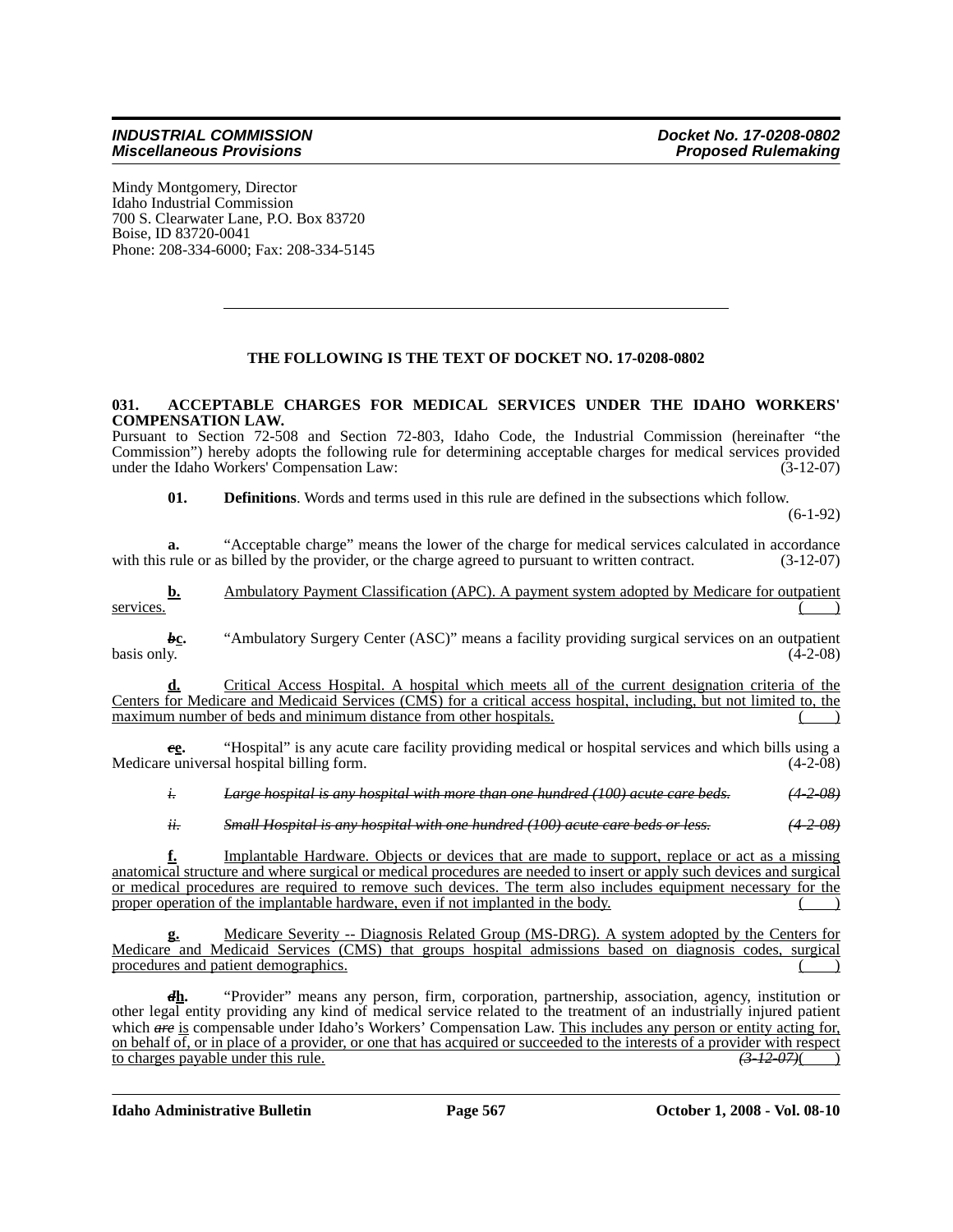*e***i.** "Payor" means the legal entity responsible for paying medical benefits under Idaho's Workers' Compensation Law. (6-1-92)

*f***j.** "Medical Service" means medical, surgical, dental or other attendance or treatment, nurse and hospital service, medicine, apparatus, appliance, prostheses, and related service, facility, equipment and supply.

(3-12-07)

*g***k.** "Reasonable," means a charge does not exceed the Provider's "usual" charge and does not exceed the "customary" charge, as defined below. (3-12-07)

*h***l.** "Usual" means the most frequent charge made by an individual Provider for a given medical po non-industrially injured patients. (3-12-07) service to non-industrially injured patients.

*i***m.** "Customary" means a charge which shall have an upper limit no higher than the 90th percentile, as determined by the Commission, of usual charges made by Idaho Providers for a given medical service. (3-12-07)

**02. Acceptable Charge**. Payors shall pay providers the acceptable charge for medical services.

(3-12-07)

**a.** Adoption of Standard for Physician Services. The Commission hereby adopts the Resource-Based Relative Value Scale (RBRVS), published by the Centers for Medicare and Medicaid Services of the U.S. Department of Health and Human Services, as amended, as the standard to be used for determining the acceptable charge for medical services provided under the Idaho Workers' Compensation Law by providers other than hospitals and ASCs.<br>The standard for determining the acceptable charge for hospitals and ASCs shall be:  $(4-2-08)$ *The standard for determining the acceptable charge for hospitals and ASCs shall be:* 

*i. For large hospitals: Eighty-five percent (85%) of the appropriate inpatient charge. (4-2-08)*

*ii. For small hospitals: Ninety percent (90%) of the appropriate inpatient charge. (4-2-08)*

*iii. For ambulatory surgery centers (ASCs) and hospital outpatient charges: Eighty percent (80%) of the appropriate charge. (4-2-08)*

*iv. Surgically implanted hardware shall be reimbursed at the rate of actual cost plus fifty percent (50%). (4-2-08)*

*v. Paragraph 031.02.e., shall not apply to hospitals or ASCs. The Commission shall determine the appropriate charge for hospital and ASC services that are disputed based on all relevant evidence in accordance with the procedures set out in Subsection 032.10. (4-2-08)*

**b.** Conversion Factors. The following conversion factors shall be applied to the fully-implemented facility or non-facility Relative Value Unit (RVU) as determined by place of service found in the latest RBRVS, as amended, that was published before December 31 of the previous calendar year for a medical service identified by a code assigned to that service in the latest edition of the Physicians' Current Procedural Terminology (CPT), published by the American Medical Association, as amended:

| <b>MEDICAL FEE SCHEDULE</b>       |                      |                    |                                    |
|-----------------------------------|----------------------|--------------------|------------------------------------|
| <b>SERVICE</b><br><b>CATEGORY</b> | <b>CODE RANGE(S)</b> | <b>DESCRIPTION</b> | <b>CONVERSION</b><br><b>FACTOR</b> |
| Anesthesia                        | 00000 - 09999        | Anesthesia         | \$58.1960.05                       |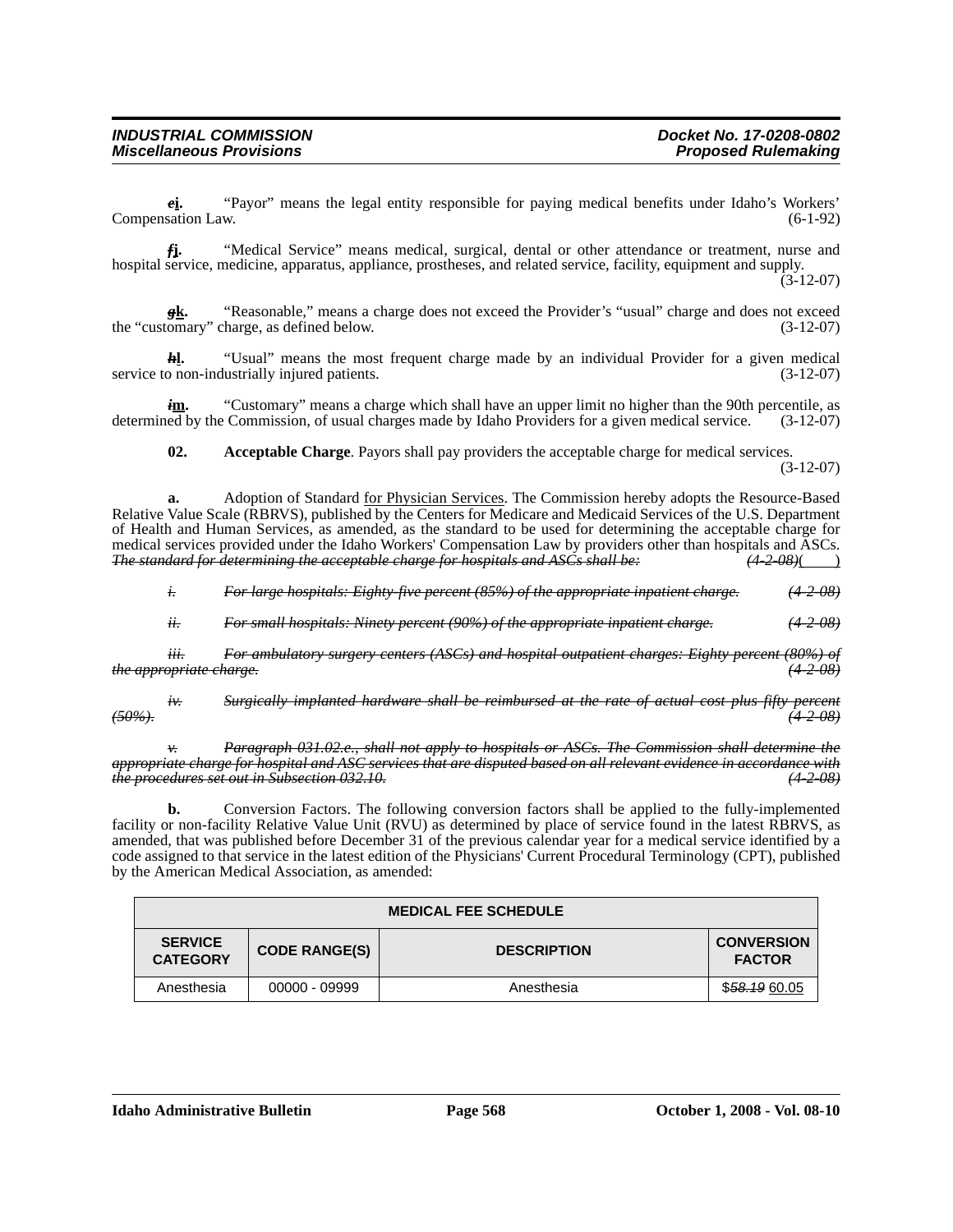### *INDUSTRIAL COMMISSION Docket No. 17-0208-0802 Miscellaneous Provisions*

| <b>MEDICAL FEE SCHEDULE</b>       |                                                                                                                                      |                                                                                                                                                                                                                   |                                    |
|-----------------------------------|--------------------------------------------------------------------------------------------------------------------------------------|-------------------------------------------------------------------------------------------------------------------------------------------------------------------------------------------------------------------|------------------------------------|
| <b>SERVICE</b><br><b>CATEGORY</b> | <b>CODE RANGE(S)</b>                                                                                                                 | <b>DESCRIPTION</b>                                                                                                                                                                                                | <b>CONVERSION</b><br><b>FACTOR</b> |
| Surgery -<br>Group One            | 22000 - 22999<br>23000 - 24999<br>25000 - 27299<br>27300 - 27999<br>29800 - 29999<br>61000 - 61999<br>62000 - 62259<br>63000 - 63999 | Spine<br>Shoulder, Upper Arm, & Elbow<br>Forearm, Wrist, Hand, Pelvis & Hip<br>Leg, Knee, & Ankle<br>Endoscopy & Arthroscopy<br>Skull, Meninges & Brain<br>Repair, Neuroendoscopy & Shunts<br>Spine & Spinal Cord | \$1404.48                          |
| Surgery -<br>Group Two            | 28000 - 28999<br>64550 - 64999                                                                                                       | Foot & Toes<br>Nerves & Nervous System                                                                                                                                                                            | \$1259.00                          |
| Surgery -<br>Group Three          | 13000 - 19999<br>20650 - 21999                                                                                                       | Integumentary System<br>Musculoskeletal System                                                                                                                                                                    | \$1103.52                          |
| Surgery -<br>Group Four           | 20000 - 20615<br>30000 - 39999<br>40000 - 49999<br>50000 - 59999<br>60000 - 60999<br>62260 - 62999<br>64000 - 64549<br>65000 - 69999 | Musculoskeletal System<br>Respiratory & Cardiovascular<br>Digestive System<br><b>Urinary System</b><br><b>Endocrine System</b><br>Spine & Spinal Cord<br>Nerves & Nervous System<br>Eye & Ear                     | \$857.72                           |
| Surgery -<br><b>Group Five</b>    | 10000 - 12999<br>29000 - 29799                                                                                                       | Integumentary System<br>Casts & Strapping                                                                                                                                                                         | \$679.14                           |
| Radiology                         | 70000 - 79999                                                                                                                        | Radiology                                                                                                                                                                                                         | \$857.72                           |
| Pathology &<br>Laboratory         | 80000 - 89999                                                                                                                        | Pathology & Laboratory                                                                                                                                                                                            | To Be<br>Determined                |
| Medicine -<br>Group One           | 90000 - 90799<br>94000 - 94999<br>97000 - 97799<br>97800 - 98999                                                                     | Immunization, Injections, & Infusions<br>Pulmonary / Pulse Oximetry<br>Physical Medicine & Rehabilitation<br>Acupuncture, Osteopathy, & Chiropractic                                                              | \$456.44                           |
| Medicine -<br>Group Two           | 90800 - 92999<br>96040 - 96999<br>99000 - 99607                                                                                      | Psychiatry & Medicine<br>Assessments & Special Procedures<br>E / M & Miscellaneous Services                                                                                                                       | \$64.506.56                        |
| Medicine -<br>Group Three         | 93000 - 93999<br>95000 - 96020                                                                                                       | Cardiography, Catheterization, & Vascular Studies<br>Allergy / Neuromuscular Procedures                                                                                                                           | \$702.24                           |

 $(4.2 \t08)$ ()

**c.** The Conversion Factor for the Anesthesiology CPT Codes shall be multiplied by the Anesthesia Base Units assigned to that CPT Code by the Centers for Medicare and Medicaid Services of the U.S. Department of Health and Human Services as of December 31 of the previous calendar year, plus the allowable time units reported for the procedure. Time units are computed by dividing reported time by fifteen (15) minutes. Time units will not be used for CPT Code 01996.  $(4-2-08)$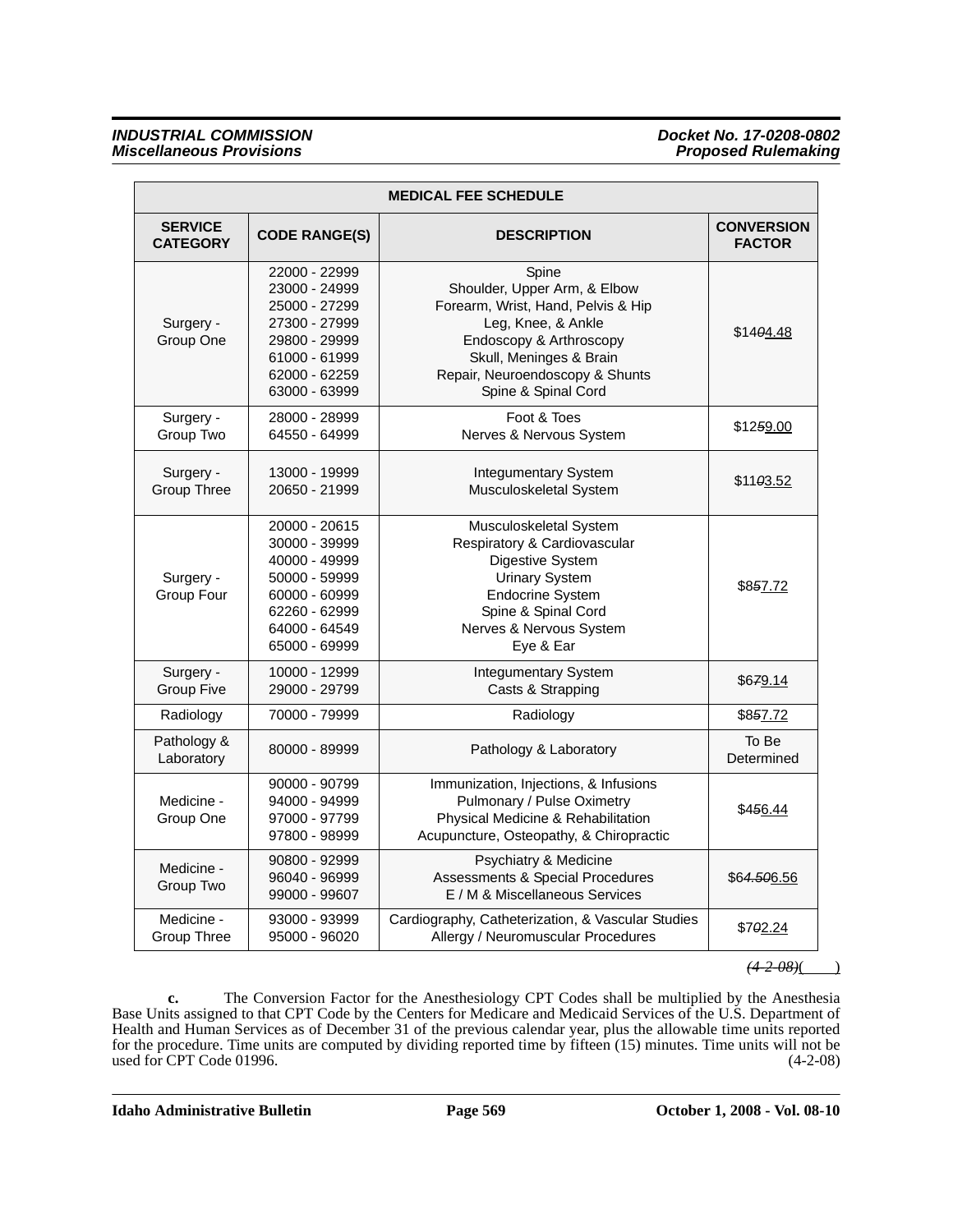| <b>INDUSTRIAL COMMISSION</b>    | Docket No. 17-0208-0802    |
|---------------------------------|----------------------------|
| <b>Miscellaneous Provisions</b> | <b>Proposed Rulemaking</b> |

**d.** Adjustment of Conversion Factors. The conversion factors set out in this rule shall be adjusted each fiscal year (FY), starting with FY 2009, as determined by the director of the Department of Health and Welfare using the methodology set forth in section 56-136, Idaho Code, pursuant to Section 72-803, Idaho Code. (4-2-08)

**e.** Services Without CPT Code, RVU or Conversion Factor. The acceptable charge for medical services that do not have a current CPT code, a currently assigned RVU, or a conversion factor will be the reasonable charge for that service, based upon the usual and customary charge and other relevant evidence, as determined by the Commission. Where a service with a CPT Code, RVU, and conversion factor is, nonetheless, claimed to be exceptional or unusual, the Commission may, notwithstanding the conversion factor for that service set out in Subsection 031.02.b., determine the acceptable charge for that service, based on all relevant evidence in accordance with the procedures set out in Subsection 032.10. (4-2-08)

**f.** Coding. The Commission will generally follow the coding guidelines published by the Centers for Medicare and Medicaid Services and by the American Medical Association, including the use of modifiers. The procedure with the largest RVU will be the primary procedure and will be listed first on the claim form. Modifiers that affect payment will be reimbursed as follows:  $\left( \frac{37207}{2} \right)^2$ that affect payment will be reimbursed as follows:

i. Modifier 50: Additional fifty percent (50%) for bilateral procedure. (3-12-07)

ii. Modifier 51: Fifty percent (50%) of secondary procedure. This modifier will be applied to each or surgical procedure rendered during the same session as the primary procedure. (3-12-07) medical or surgical procedure rendered during the same session as the primary procedure.

iii. Modifier 80: Twenty-five percent (25%) of coded procedure. (3-12-07)

iv. Modifier 81: Fifteen percent (15%) of coded procedure. This modifier applies to MD and non-MD assistants.  $(3-12-07)$ 

**g.** Adoption of Standard for Hospitals. The Commission hereby adopts the following standards for determining the acceptable charge for hospital services.

i. Critical Access and Rehabilitation Hospitals. The standard for determining the acceptable charge for inpatient and outpatient services provided by a critical access or rehabilitation hospital is ninety percent (90%) of the reasonable charge. The acceptable charge for implantable hardware shall be the actual cost plus fifty percent  $(50\%)$ .  $(50\%)$ .

ii. Hospital Inpatient Services. The standard for determining the acceptable charge for inpatient services provided by hospitals, other than critical access and rehabilitation hospitals, is calculated by multiplying the base rate by the current MS-DRG weight for that service. The base rate is eleven thousand two hundred dollars (\$11,200). Inpatient services that do not have a DRG code or relative weight shall be paid at eighty-five percent  $(85%)$  of the reasonable charge.

iii. Hospital Outpatient and Ambulatory Surgical Center (ASC) Services. The standard for determining the acceptable charge for outpatient services provided by hospitals (other than critical access and rehabilitation hospitals) and for services provided by ambulatory surgical centers is calculated by multiplying the base rate by the current APC weight. The base rate for a hospital is one hundred forty-three dollars (\$143). The base rate for an ASC is ninety-three dollars  $(\$93)$ .

(a). If there is no weight listed for APC status codes A, B, C, D, E, F, G, H, K, L, M, Q, S, T, V, X, or Y, then reimbursement shall be seventy-five percent  $(75%)$  of the reasonable charge.

Status code N items (other than implantable hardware) or items with no CPT or Healthcare Common Procedure Coding System (HCPCS) code shall receive no payment.

(c). Two or more medical procedures with a status code T on the same claim shall be reimbursed with the highest weighted code paid at one hundred percent (100%) of the APC calculated amount and all other status code T items paid at fifty percent  $(50\%)$ .

**Idaho Administrative Bulletin Page 570 October 1, 2008 - Vol. 08-10**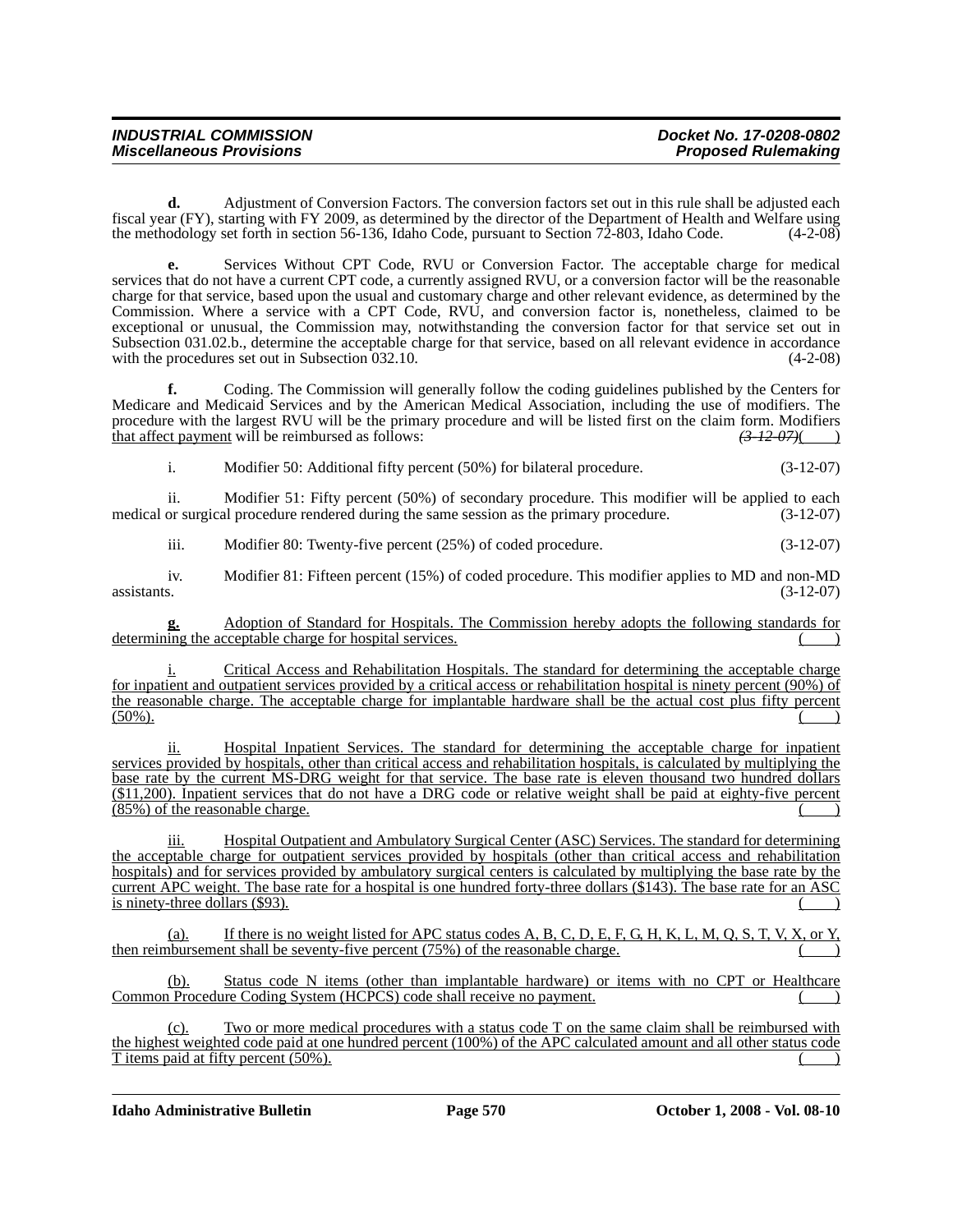(d). Status code Q items will not be discounted. ( )

iv. Hospitals Outside of Idaho. Reimbursement for services provided by hospitals outside the state of Idaho may be based upon the agreement of the parties. If there is no agreement, services shall be paid in accordance with the workers' compensation fee schedule in effect in the state in which services are rendered. If there is no fee schedule in effect in such state, or if the fee schedule in that state does not allow reimbursement for the services rendered, reimbursement shall be paid in accordance with these rules.

Additional Hospital Payments. When the charge for a medical service provided by a hospital (other than a critical access or rehabilitation hospital) meets the following standards, additional payment shall be made for that service as indicated.

(a). Inpatient Threshold Exceeded. When the charge for a hospital inpatient MS-DRG coded service exceeds thirty thousand dollars (\$30,000) plus the payment calculated under the provisions of Subparagraph 031.02.g.ii. of this rule, the total payment for that service shall be the sum of the MS-DRG payment and the amount charged above that threshold multiplied by seventy-five percent  $(75\%)$ .

(b). Outpatient Threshold Exceeded. When the charge for a hospital or ASC outpatient APC coded service exceeds one thousand dollars (\$1,000) plus the payment calculated under the provisions of Subparagraph 031.02.g.iii. of this rule, the total payment for that service shall be the sum of the APC payment and the amount charged for that service above that threshold multiplied by seventy-five percent  $(75\%)$ .

(c). Inpatient Implantable Hardware. Hospitals may seek additional reimbursement beyond the MS-DRG payment for invoiced implantable hardware. Additional reimbursement shall be the invoice cost plus ten percent (10%). Handling and freight charges shall be included in invoice cost. When a hospital seeks additional reimbursement pursuant to this rule, that additional implantable charge shall be excluded from the calculation for an additional inpatient payment under Subparagraph  $031.02$ .g.v. $(a)$  of this rule.

(d). Outpatient Implantable Hardware. Hospitals and ASCs may seek additional reimbursement beyond the APC payment for invoiced implantable hardware. Additional reimbursement shall be the invoice cost plus ten percent (10%). Handling and freight charges shall be included in invoice cost. When a hospital seeks additional reimbursement pursuant to this rule, that additional implantable charge shall be excluded from the calculation for an additional outpatient payment under Subparagraph  $031.02$ .g.v.(b) of this rule.

**h.** Paragraph 031.02.e. of this rule shall not apply to hospitals or ASCs. The Commission shall determine the acceptable charge for hospital and ASC services that are disputed based on all relevant evidence in accordance with the procedures set out in Subsection 032.10.

Adjustment of Hospital and ASC Base Rates. The Commission may periodically adjust the base rates set out in Subparagraphs 031.02.g.ii. and 031.02.g.iii. of this rule to reflect changes in inflation or market conditions. ( )

## **032. BILLING AND PAYMENT REQUIREMENTS FOR MEDICAL SERVICES AND PROCEDURES PRELIMINARY TO DISPUTE RESOLUTION.**

**01. Authority and Definitions**. Pursuant to Section 72-508 and Section 72-803, Idaho Code, the Industrial Commission hereby promulgates this rule augmenting IDAPA 17.02.08.031. The definitions set forth in IDAPA 17.02.08.031 are incorporated by reference as if fully set forth herein. (3-12-07)

**02. Time Periods**. None of the periods herein shall begin to run before the Notice of Injury/Claim for Benefits has been filed with the Employer as required by law. (1-1-93)

**03. Provider to Furnish Information**. A Provider, when submitting a bill to a Payor, shall inform the Payor of the nature and extent of medical services furnished and for which the bill is submitted. This information shall include, but is not limited to, the patient's name, the employer's name, the date the medical service was provided, the diagnosis, if any, and the amount of the charge or charges. Failure to submit a bill complying with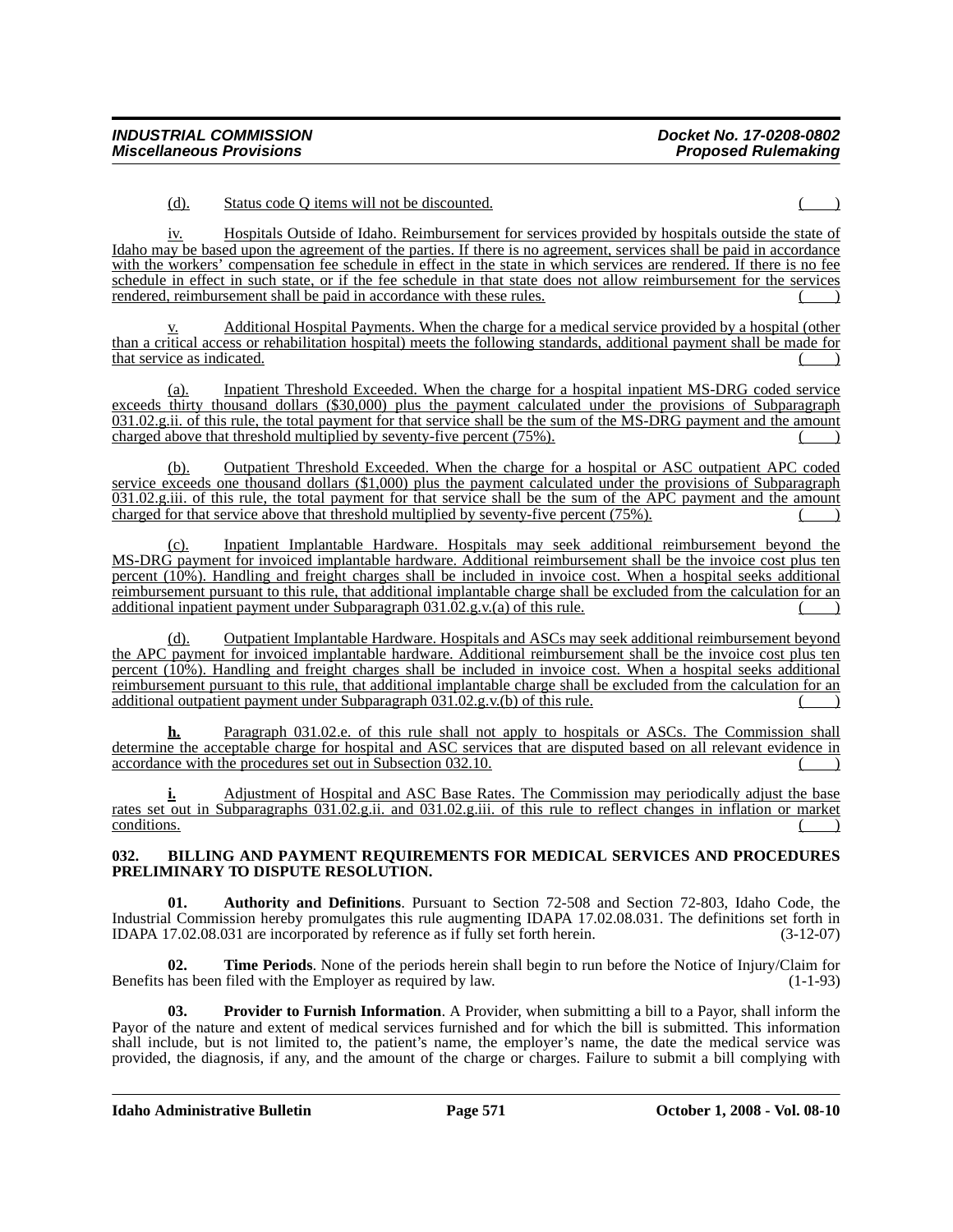| <b>INDUSTRIAL COMMISSION</b>    | Docket No. 17-0208-0802    |
|---------------------------------|----------------------------|
| <b>Miscellaneous Provisions</b> | <b>Proposed Rulemaking</b> |

Subsection 032.03 to the Payor within one hundred twenty (120) days of the date of service will result in the ineligibility of the Provider to utilize the dispute resolution procedures of the Commission set out in Subsection  $032.10$  for that service.  $(3-12-07)$ 

**a.** CPT and ICD Coding. A Provider's bill shall, whenever possible, describe the Medical Service provided, using the American Medical Association's appropriate Current Procedural Terminology (CPT) coding, including modifiers, for the year in which the service was performed and using current International Classification of Diseases (ICD) diagnostic coding, as well. (7-1-95)

**b.** Contact Person. The bill shall also contain the name, address and telephone number of the individual the Payor may contact in the event the Payor seeks additional information regarding the Provider's bill. (1-1-93)

**c.** Report to Accompany Bill. If requested by the Payor, the bill shall be accompanied by a written report as defined by IDAPA 17.02.04.322.01.f. Where a bill is not accompanied by such Report, the periods expressed in Subsections 032.04 and 032.06, below, shall not begin to run until the Payor receives the Report.

(3-12-07)

**04. Prompt Payment**. Unless the Payor denies liability for the claim or, pursuant to Subsection 032.06, sends a Preliminary Objection Request for Clarification, or both, as to any charge, the Payor shall pay the charge within thirty (30) calendar days of receipt of the bill. (3-12-07)

**05. Partial Payment**. If the Payor acknowledges liability for the claim and, pursuant to Subsection 032.06 below, sends a Preliminary Objection, a Request for Clarification, or both, as to only part of a Provider's bill, the Payor must pay the charge or charges, or portion thereof, as to which no Preliminary Objection and/or Request for<br>Clarification has been made, within thirty (30) calendar days of receipt of the bill. (3-12-07) Clarification has been made, within thirty  $(30)$  calendar days of receipt of the bill.

#### **06. Preliminary Objections and Requests for Clarification**. (1-1-93)

**a.** Preliminary Objection. Whenever a Payor objects to all or any part of a Provider's bill on the ground that such bill contains a charge or charges that do not comport with the applicable administrative rule, the Payor shall send a written Preliminary Objection to the Provider within thirty (30) calendar days of the Payor's receipt of the bill explaining the basis for each of the Payor's objections. (1-1-93)

**b.** Request for Clarification. Where the Payor requires additional information, the Payor shall send a written Request for Clarification to the Provider within thirty (30) calendar days of the Payor's receipt of the bill, and shall specifically describe the information sought. (1-1-93)

**c.** Provider Contact. Each Preliminary Objection and Request for Clarification shall contain the name, address and phone number of the individual located within the state of Idaho that the Provider may contact regarding the Preliminary Objection or Request for Clarification. (3-12-07)

**d.** Failure of Payor to Object or Request or Provide Contact. Where a Payor does not send a Preliminary Objection to a charge set forth in a bill and/or a Request for Clarification within thirty (30) calendar days of receipt of the bill, or provide an in-state contact in accord with Subsection 032.06.c., it shall be precluded from objecting to such charge as failing to comport with the applicable administrative rule. (3-12-07) objecting to such charge as failing to comport with the applicable administrative rule.

## **07. Provider Reply to Preliminary Objection and/or Request for Clarification**. (1-1-93)

**a.** Where a Payor has timely sent a Preliminary Objection, Request for Clarification, or both, the Provider shall send to the Payor a written Reply, if any it has, within thirty (30) calendar days of the Provider's receipt of each Preliminary Objection and/or Request for Clarification. (1-1-93)

**b.** Failure of Provider to Reply to Preliminary Objection. If a Provider fails to timely reply to a ary Objection, the Provider shall be deemed to have acquiesced in the Payor's objection. (1-1-93) Preliminary Objection, the Provider shall be deemed to have acquiesced in the Payor's objection.

**c.** Failure of Provider to Reply to Request for Clarification. If a Provider fails to timely reply to a